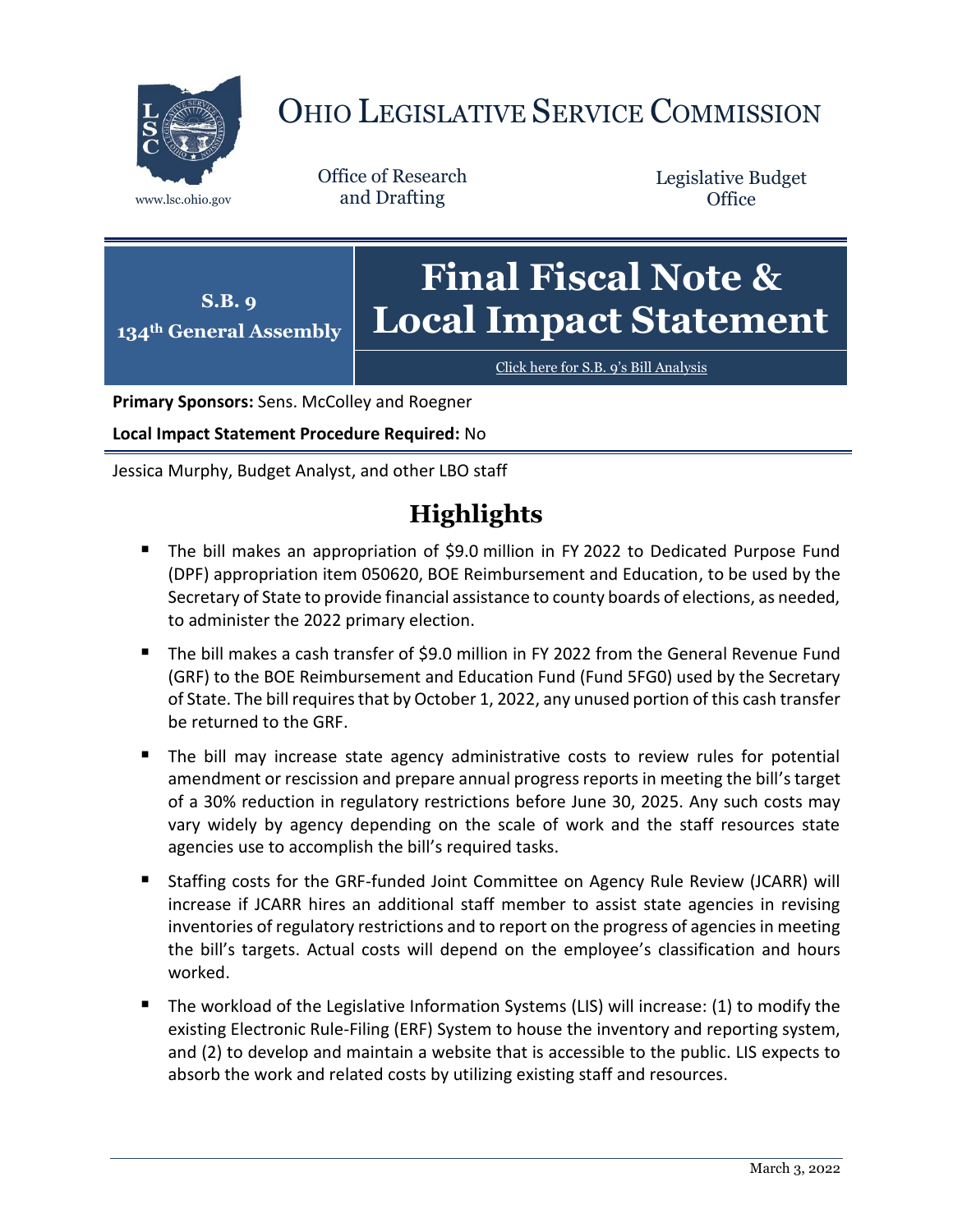■ The bill modifies provisions related to local option elections for sales of beer by allowing these elections to occur during special elections when there are no candidates on the ballot. This could result in additional election costs to county boards of elections. However, the magnitude of these costs would likely be minimal.

## **Detailed Analysis**

### **Primary election financial assistance**

The bill appropriates \$9.0 million in FY 2022 to Dedicated Purpose Fund (DPF) appropriation item 050620, BOE Reimbursement and Education, under the budget of the Secretary of State (SOS). This funding is to be used by the SOS to provide financial assistance to county boards of elections, as needed, to administer the 2022 primary election. County boards of elections will primarily use any funding provided by the SOS to pay for excess employee costs in overtime and for additional temporary workers, any increased vendor expenses related to voting equipment, and increased ballot production costs. The bill requires a cash transfer of \$9.0 million from the General Revenue Fund (GRF) to the BOE Reimbursement and Education Fund (Fund 5FG0) used by the SOS. Finally, the bill requires that the Director of Budget and Management transfer any unused portion of this cash transfer remaining on October 1, 2022, from Fund 5FG0 back to the GRF.

#### **Reduction of regulatory restrictions**

The bill requires 27 state agencies to reduce the number of regulatory restrictions in the agency's rules by 30% by amending or rescinding rules that contain regulatory restrictions according to a schedule and criteria set forth in the bill. The bill directs each agency to achieve a 10% reduction in regulatory restrictions before June 30, 2023, a 20% reduction before June 30, 2024, and the 30% reduction before June 30, 2025. As the table shows, over 46,500 regulatory restrictions are targeted for elimination under the bill. A listing of each covered agency's regulatory restrictions and reduction target is provided in the "**Appendix**" at the end of this fiscal note.

The 30% reduction is based on the number of regulatory restrictions identified in a base inventory previously conducted pursuant to the main operation appropriations act, H.B. 166 of the 133<sup>rd</sup> General Assembly. H.B. 166 requires these agencies to review their existing rules to prepare a base inventory of regulatory restrictions by December 31, 2019. The base inventory contains over 155,000 regulatory restrictions within nearly 10,000 rules.

Current law contains a blanket prohibition through June 30, 2023, against state agencies adopting a new regulatory restriction unless the agency simultaneously removes two or more other existing regulatory restrictions. The bill extends that prohibition through June 30, 2025.

| Base Inventory of Regulatory Restrictions and S.B. 9 Reduction Target Summary |                                                    |                                                         |                                                  |  |  |  |
|-------------------------------------------------------------------------------|----------------------------------------------------|---------------------------------------------------------|--------------------------------------------------|--|--|--|
| <b>Number of Rules with</b><br><b>Restrictions</b>                            | <b>Number of Regulatory</b><br><b>Restrictions</b> | <b>Target Number of</b><br><b>Restrictions (S.B. 9)</b> | <b>Restrictions to be</b><br>Eliminated (S.B. 9) |  |  |  |
| 9.944                                                                         | 155,073                                            | 108,553                                                 | 46,523                                           |  |  |  |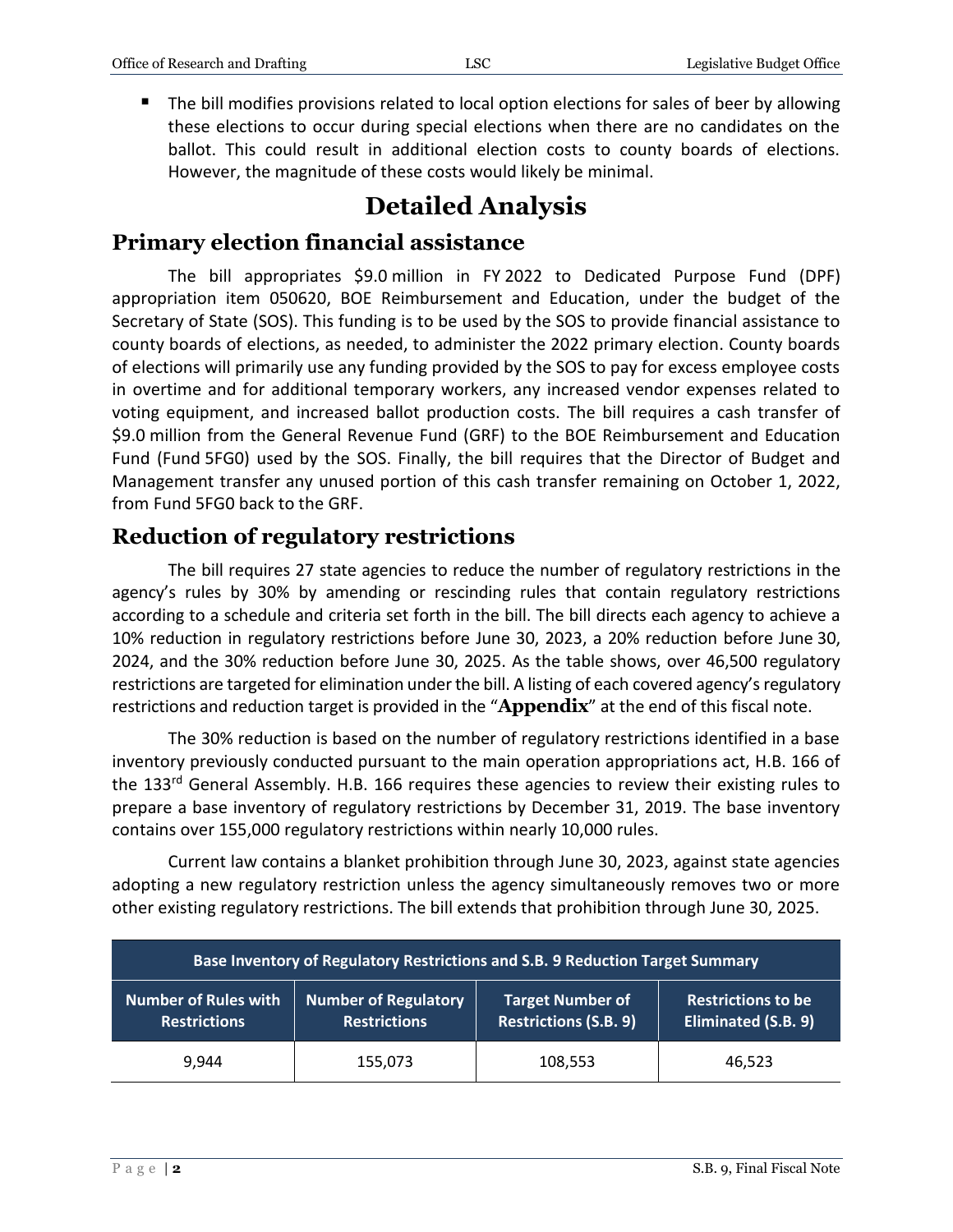If an agency fails to meet a reduction goal within 120 days of the deadline, the bill requires the Joint Committee on Agency Rule Review (JCARR) to give the agency an opportunity to appear to show cause why the agency's required reduction should be lessened. If JCARR determines that the agency has shown cause, JCARR must determine a lessened required reduction for that agency and must submit a written report to the Speaker of the House of Representatives and the President of the Senate, indicating the lessened required reduction in regulatory restrictions for that agency and the reason JCARR determined that lessened reduction.

Any fiscal effects associated with the elimination of regulatory restrictions will depend on the particular rules each agency amends or rescinds to comply with the bill. The administrative workload of the covered state agencies, particularly those with the largest number of restrictions, will increase to review rules for potential amendment or rescission and to prepare required annual progress reports until the required reduction in regulatory restrictions are achieved. Notably, these reports must include an explanation of how the agency applied certain criteria to determine which rules to amend or rescind and a revised inventory. The cost for this work may vary widely depending on the number of rules an agency must review and the staff resources it uses to accomplish the bill's required tasks.

The bill tasks JCARR with assisting state agencies in their efforts to comply with the bill and reporting on the state's progress toward the bill's goals. Each state agency must send JCARR its revised inventory of regulatory restrictions along with a report of its progress until the agency has met the reduction target. In addition, the Common Sense Initiative (CSI) Office may also review any rule containing a regulatory restriction and may require the state agency to eliminate it, potentially increasing the CSI Office's administrative workload. If the state agency objects to the CSI Office's determination, it may appeal to JCARR.

The additional workload created for JCARR may require the hiring of another staff member, but it is unclear whether that would be a full-time or part-time position. Actual costs will depend on the Committee's workload and the position and work schedule for which the potential new employee is hired. JCARR's current staff of four is supported by the GRF.

### **Inventory system and website creation and maintenance**

The bill requires JCARR, in consultation with Legislative Information Systems (LIS), to create and maintain a system for agencies to use to create inventories, enter regulatory restriction data, and transmit copies of inventories, reports, and other documents to JCARR and to the Speaker of the House of Representatives and the President of the Senate. LIS staff expect to leverage the existing Electronic Rule-Filing (ERF) System in establishing the inventory system, though the ERF System modifications are likely to require significant development time. According to LIS, this work will be completed using current staff resources given the current budget environment. The operations of LIS are supported by the GRF.

Additionally, JCARR and LIS are required to establish, maintain, and improve the "Cut Red Tape System," which must include a website to allow the public to request information from and communicate with JCARR about regulatory restrictions. Developing this website likely increases LIS's workload further. JCARR's administrative responsibilities will increase to respond to the public's information requests, the extent of which will depend on the volume of communication with the public.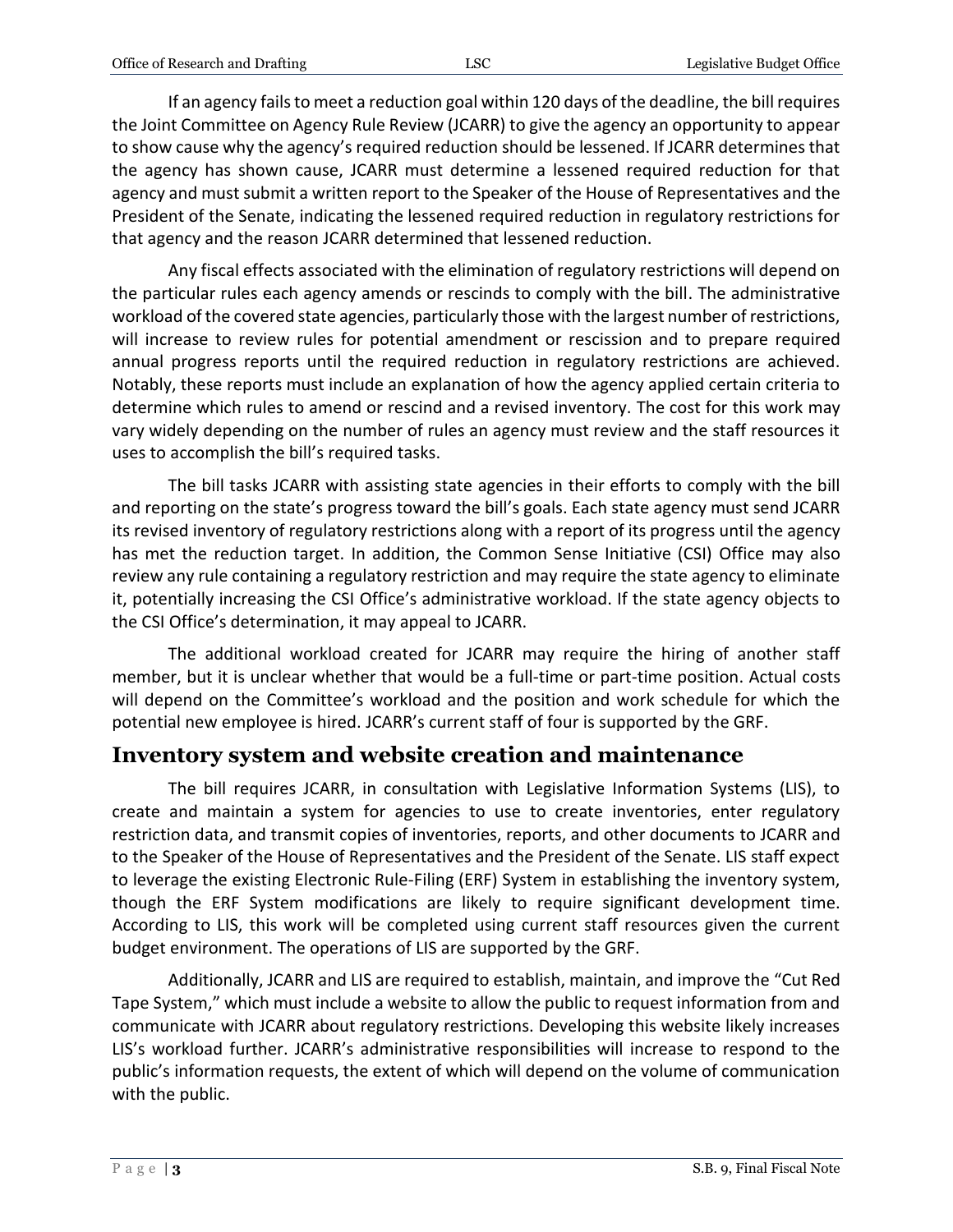### **Local option elections for beer**

The bill makes modifications to the law pertaining to local option elections for the sales of beer. These changes appear to result in potential new or additional costs to political subdivisions. Specifically, the bill specifies that local option elections for the sale of beer are permitted to be held during a special election, regardless of whether or not there are candidates on the ballot for that election. These changes reflect those made in S.B. 102 of the 134<sup>th</sup> General Assembly pertaining to local option elections for permitting establishments or Sunday sales of alcohol. Previously, local option questions were required to appear on the ballot of a primary or general election where there are candidates for office on the ballot. Therefore, the direct election costs related to prior local option elections were limited to ballot advertising requirements and the marginal costs of adding the local option question to the ballot. During the November 3, 2020 general election, there were a total of 141 local option questions across all ballots.

By modifying when these local option elections can be held, it is possible that a county board of elections may have to conduct a special election for the sole purpose of a local option question for beer sales. Overall, the per-precinct costs of conducting an election varies upon the precinct location and number of voters in that precinct. Typically, these costs vary from between \$800 to \$1,000 per precinct in rural precincts to approximately \$1,600 to \$2,000 for urban precincts. The costs attributable to a local option question would only constitute a small portion of the overall per-precinct costs under current law. Local option questions in most cases only encompass a single voting precinct. It should be noted, that it would appear as though there would be very few instances in which a county board of elections would be required to hold a special election specifically for the purposes of a beer sales local option question. In such instances, the board would be able to charge a majority of those costs back to the petitioners.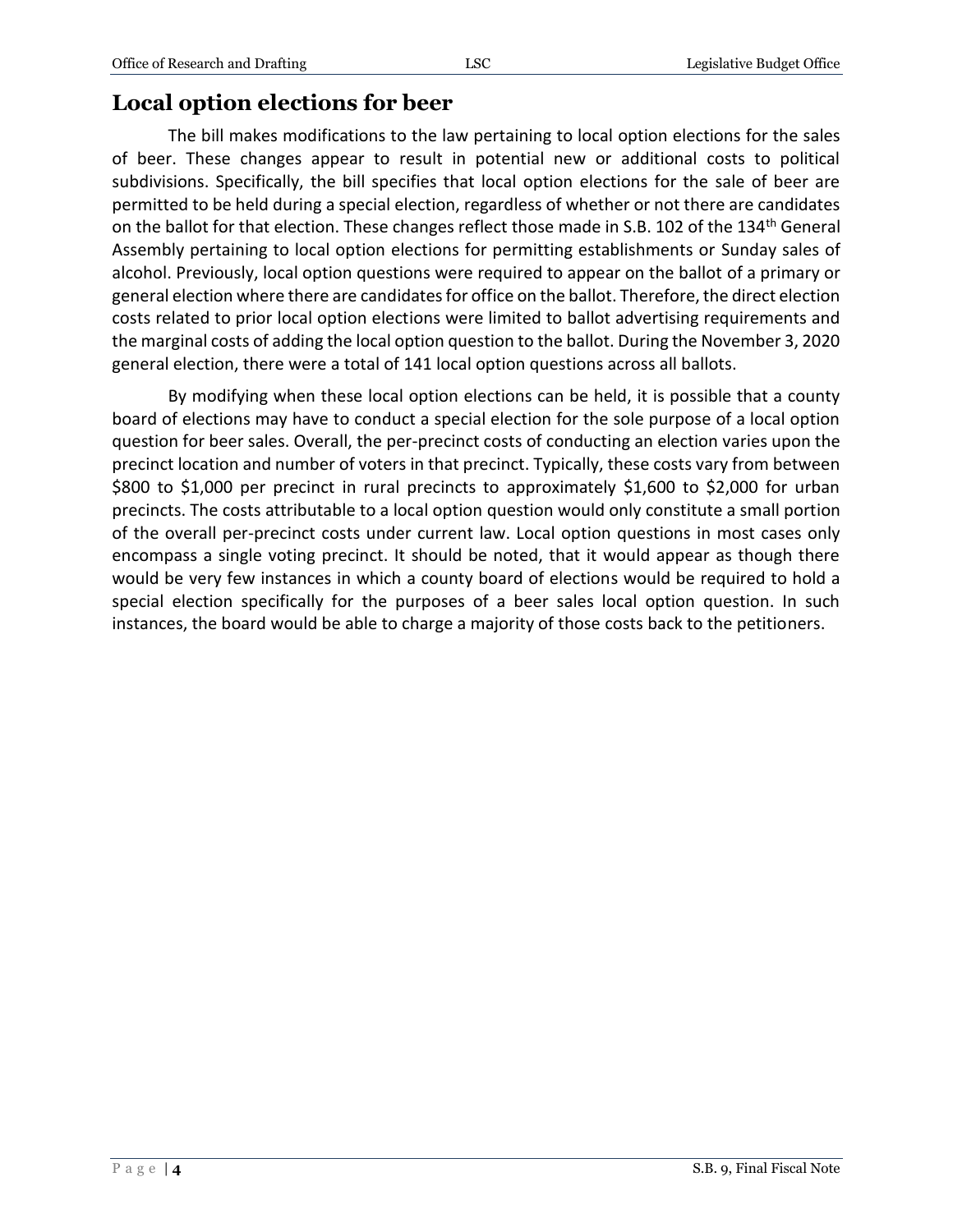| Base Inventory of Regulatory Restrictions and S.B. 9 Restriction Reduction Targets by Agency |                                                              |                                                              |                                                     |                                                     |  |  |
|----------------------------------------------------------------------------------------------|--------------------------------------------------------------|--------------------------------------------------------------|-----------------------------------------------------|-----------------------------------------------------|--|--|
| <b>Agency</b>                                                                                | <b>Number of</b><br><b>Rules with</b><br><b>Restrictions</b> | <b>Number of</b><br><b>Regulatory</b><br><b>Restrictions</b> | <b>Target Number</b><br>of Restrictions<br>(S.B. 9) | <b>Restrictions to</b><br>be Eliminated<br>(S.B. 9) |  |  |
| <b>Environmental Protection</b>                                                              | 1,226                                                        | 26,123                                                       | 18,286                                              | 7,837                                               |  |  |
| <b>Public Utilities Commission</b>                                                           | 632                                                          | 22,627                                                       | 15,839                                              | 6,788                                               |  |  |
| Health                                                                                       | 767                                                          | 13,637                                                       | 9,546                                               | 4,091                                               |  |  |
| Job and Family Services                                                                      | 870                                                          | 10,004                                                       | 7,003                                               | 3,001                                               |  |  |
| <b>Public Safety</b>                                                                         | 663                                                          | 9,602                                                        | 6,721                                               | 2,881                                               |  |  |
| Commerce                                                                                     | 725                                                          | 9,235                                                        | 6,465                                               | 2,771                                               |  |  |
| <b>Natural Resources</b>                                                                     | 890                                                          | 8,747                                                        | 6,123                                               | 2,624                                               |  |  |
| <b>Workers' Compensation</b>                                                                 | 333                                                          | 8,290                                                        | 5,803                                               | 2,487                                               |  |  |
| Agriculture                                                                                  | 716                                                          | 7,571                                                        | 5,300                                               | 2,271                                               |  |  |
| <b>Racing Commission</b>                                                                     | 578                                                          | 6,718                                                        | 4,703                                               | 2,015                                               |  |  |
| Medicaid                                                                                     | 327                                                          | 6,260                                                        | 4,382                                               | 1,878                                               |  |  |
| Education                                                                                    | 301                                                          | 3,652                                                        | 2,556                                               | 1,096                                               |  |  |
| Insurance                                                                                    | 114                                                          | 3,324                                                        | 2,327                                               | 997                                                 |  |  |
| <b>Developmental Disabilities</b>                                                            | 119                                                          | 2,828                                                        | 1,980                                               | 848                                                 |  |  |
| Mental Health and<br><b>Addiction Services</b>                                               | 168                                                          | 2,792                                                        | 1,954                                               | 838                                                 |  |  |
| Rehabilitation and<br>Correction                                                             | 215                                                          | 2,644                                                        | 1,851                                               | 793                                                 |  |  |
| Aging                                                                                        | 143                                                          | 1,842                                                        | 1,289                                               | 553                                                 |  |  |
| Taxation                                                                                     | 174                                                          | 1,538                                                        | 1,077                                               | 461                                                 |  |  |
| <b>Administrative Services</b>                                                               | 274                                                          | 1,507                                                        | 1,055                                               | 452                                                 |  |  |
| <b>Youth Services</b>                                                                        | 93                                                           | 1,286                                                        | 900                                                 | 386                                                 |  |  |

# **Appendix**